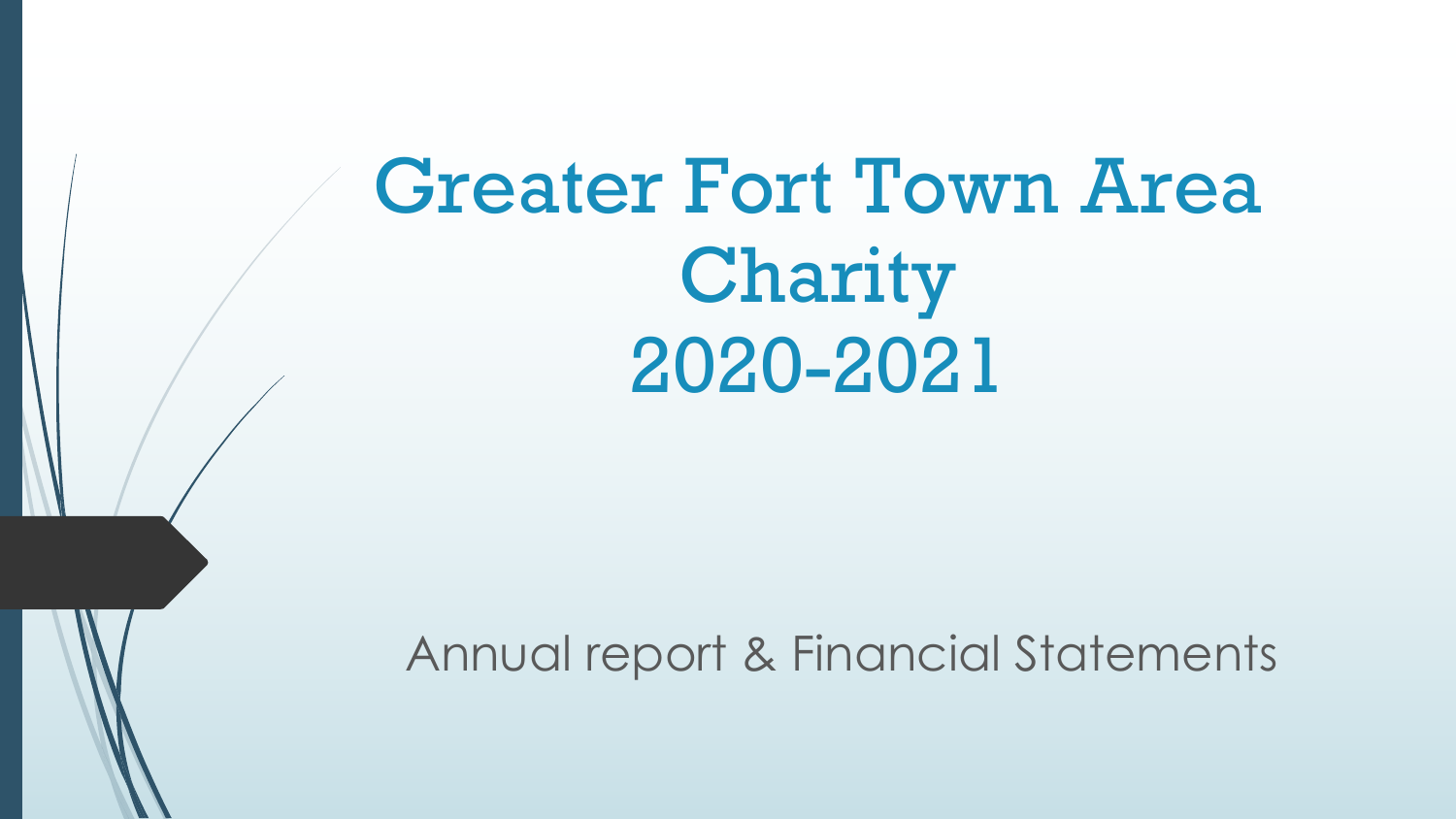## Outline for our presentation

- $\blacktriangleright$  The Silence of Youth
- $\blacktriangleright$  The Impact of Provincial Regulations on Fundraising Events
- We became a Charity!
- Strengthening our Friendship with Athletics Ontario
- $\blacksquare$  A Moment for Growth
- $\blacktriangleright$  Charity Update
	- Youth Movement Project Update
- $\blacktriangleright$  Finances
	- Operating Costs
	- $\blacksquare$  Revenues
	- $\blacksquare$  The Bottom Line
- What's happening for 2021 & 2022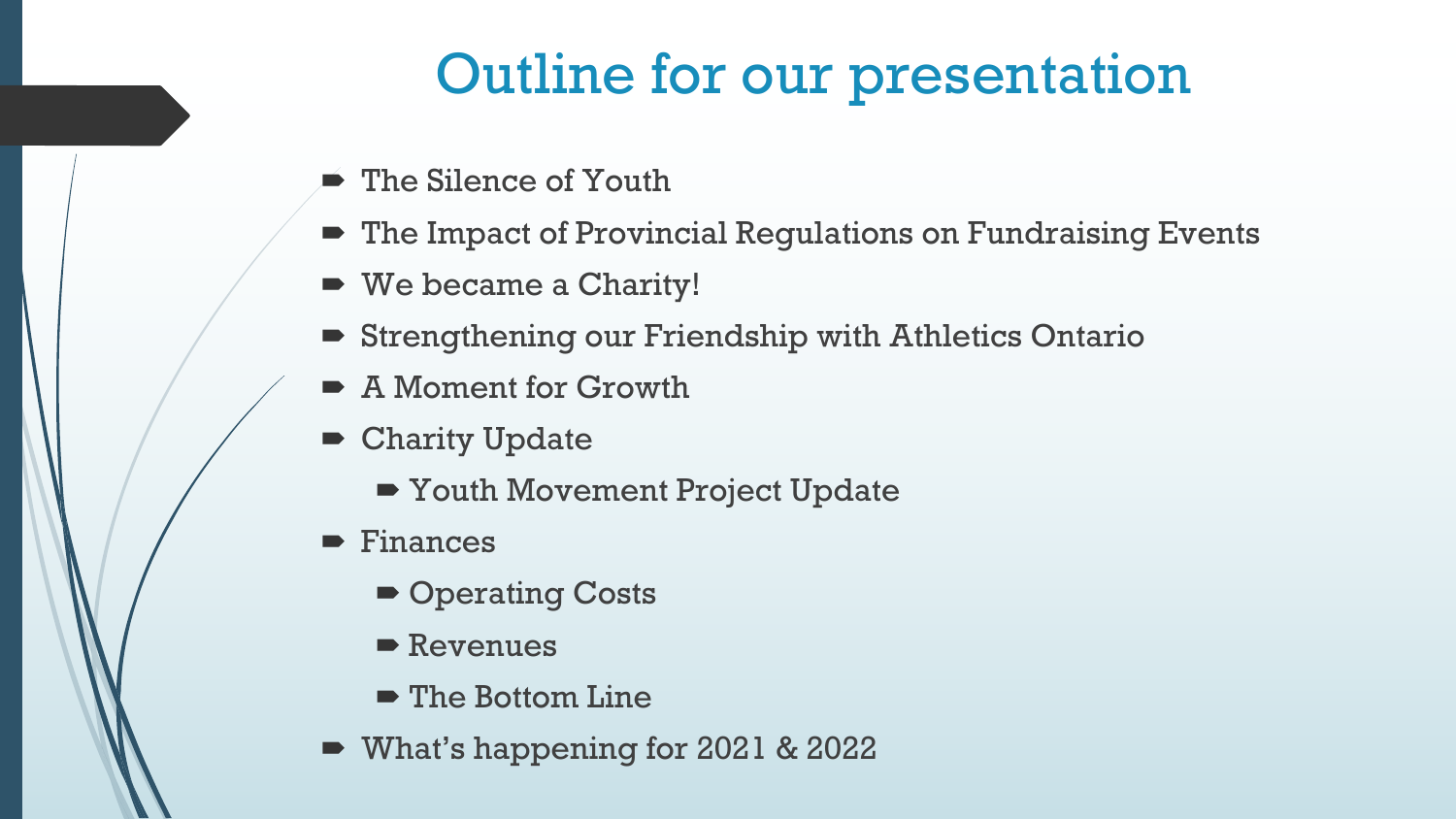## The Silence of Youth

- This has been a challenging time for all, especially our vulnerable youth population. Mental health services throughout Canada have reported a significant increase in eating disorders, truancy from school, family conflict, depression and anxiety, family financial insecurities, scarcity of resources & services, missed developmental milestones, lack of opportunity & structured routines of physical exercise, increased substance use, gambling, and gaming.
- "We are all experiencing the same storm, but we are all in different boats."
- $\blacktriangleright$  Even though virtual programs were available, youth participation has plummeted. Youth are resoundingly reporting their need for social interaction. Studies show that spending time with friends and peers increase happiness, self-acceptance, self-worth, creativity, productivity, hope, and problem-solving.
- Youth are being silenced by the placating words surrounding them, as many have tried to reframe the current pandemic as "the new normal," but "this is not normal, this is a pandemic." They are looking forward to returning in the fall to "something that looks like normal."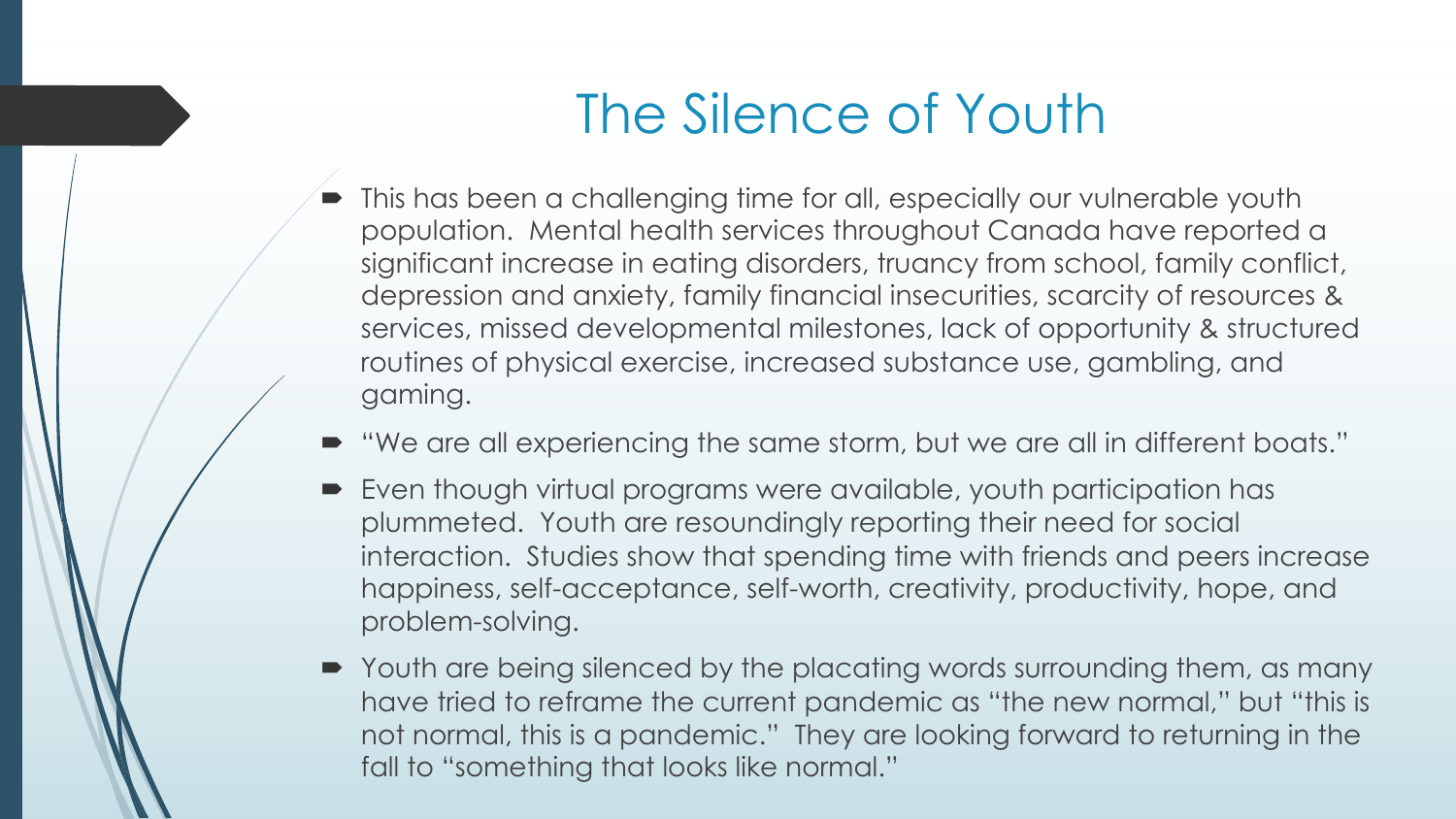### The Impact of Provincial Regulations on Fundraising Events

- $\bullet$  Charity driven programs depend on fundraising to support programming. Many Canadian charities have had to cancel programs and services (Ontario Nonprofit Network, 2021).
- The pandemic and provincial restrictions in Ontario have significantly impacted the ability for the GFTAC to build upon any fundraising events, even with our Safety Protocols, which are being used successfully by other events.
- $\blacksquare$  This has prevented GFTAC from gathering a stream of revenue.
- Provincial restrictions have crippled conversations about future outdoor events.
- Volunteers have been reluctant to support programming due to the constant changes made by the diversification and proliferation of the pandemic.
- There is a silver lining. With the province's new Step Program, it is anticipated that by the end of August, over 85% of Ontarians will have received their first dose of a vaccine. Youth are now able to receive their vaccine. Conversations are scheduled for events in the fall.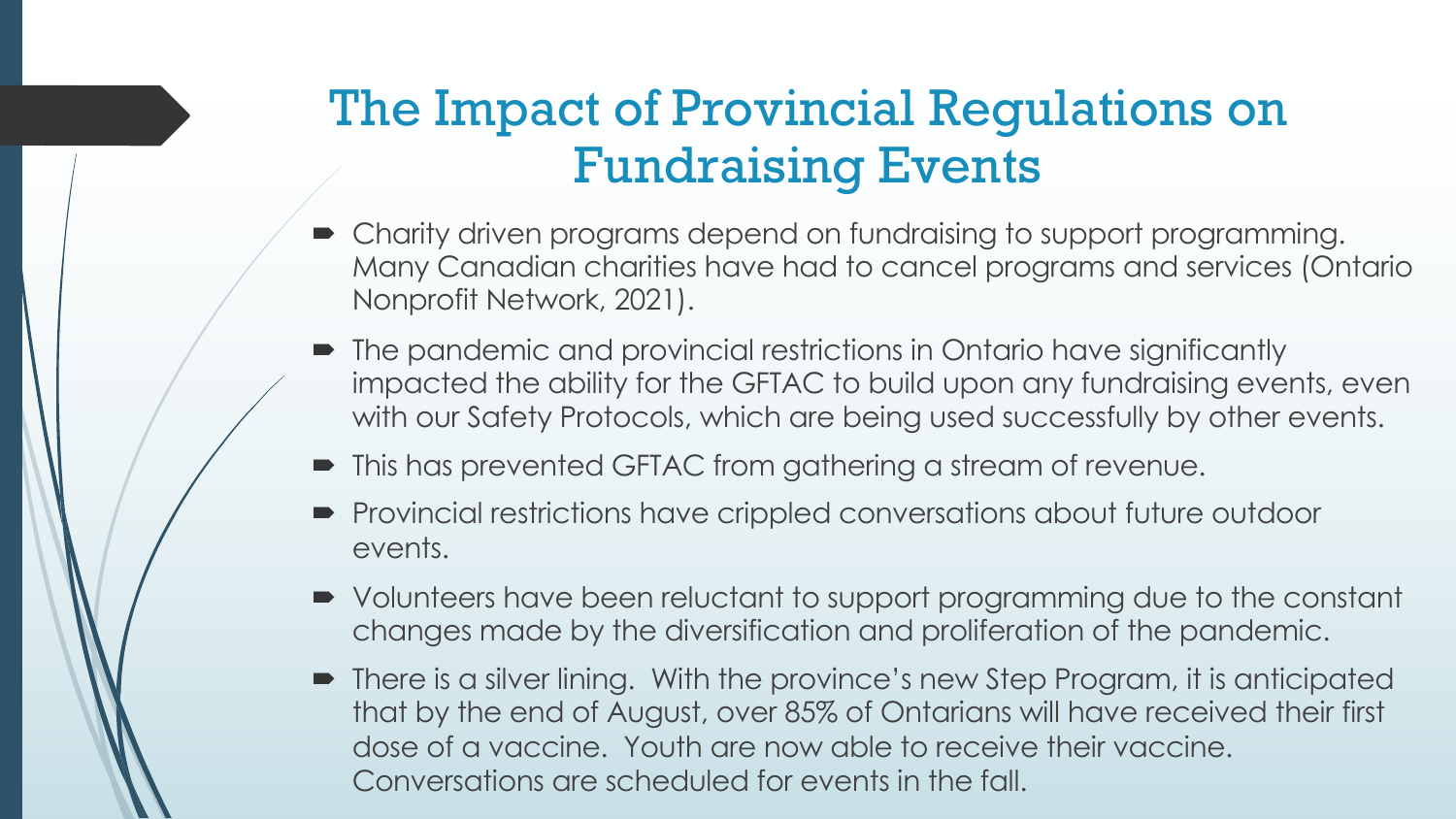### We became a Charity!

- On November 4, 2020, we received official confirmation by CRA that the Greater Fort Town Area Charity was designated charitable status.
- A three (3) year journey made this dream a reality. This current team of Trustees were responsible for beginning what we hope will become a legacy.
- $\rightarrow$  Our official business number is: **78329 2683 RR0001**.
- In becoming a charity, there was a need for professionalism. Our first task was to secure our existing funds with a financial institution under the charity designation. Royal Bank was please to help us in this endeavour.
- $\blacksquare$  In the coming months, we plan to explore how receiving this status can help us gain financial support from our local companies. However, we also want to forge alliances built on shared dreams, inviting supporters to help us in ways that go beyond the mighty dollar.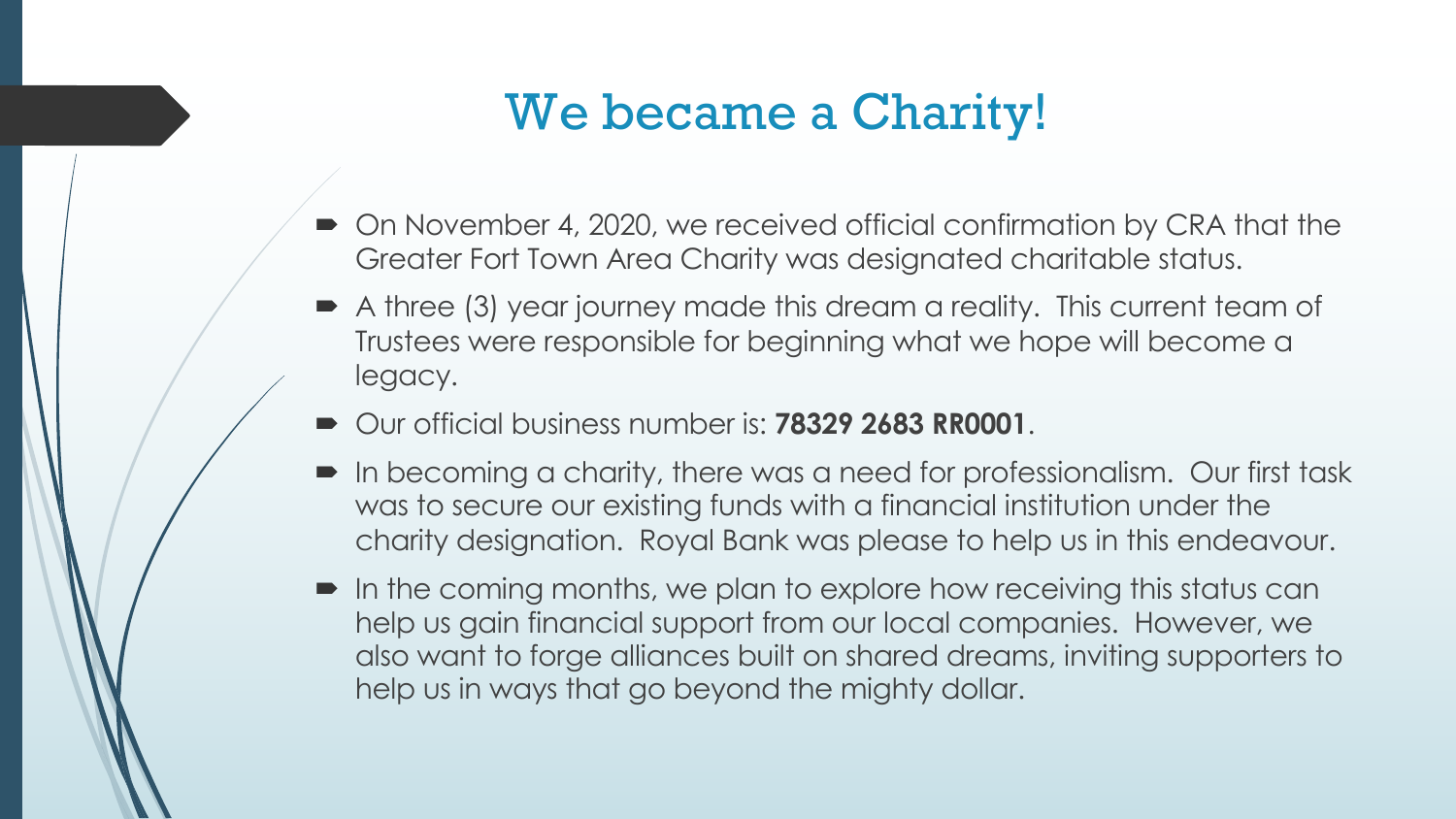### Strengthening our Friendship with Athletics Ontario

- $\blacksquare$  Insurance for our Trustees, our fundraising events, and our YMP program.
- Recognized support from Athletics Ontario
- ´ Quicker access to Event Insurance Certificates
- $\blacktriangleright$  Listing and being sanctioned as a recognized race that meet specific protocols to raise runners' confidence in our programming
- Opens the door to coach training, mentorship program assistance for the YMP, the Annual Race Director Conference, weekly updates on provincial regulations that impact sports & running, support for the development and establishment of events meeting municipal, regional, and provincial levels of government, and access to research and committees working on special projects.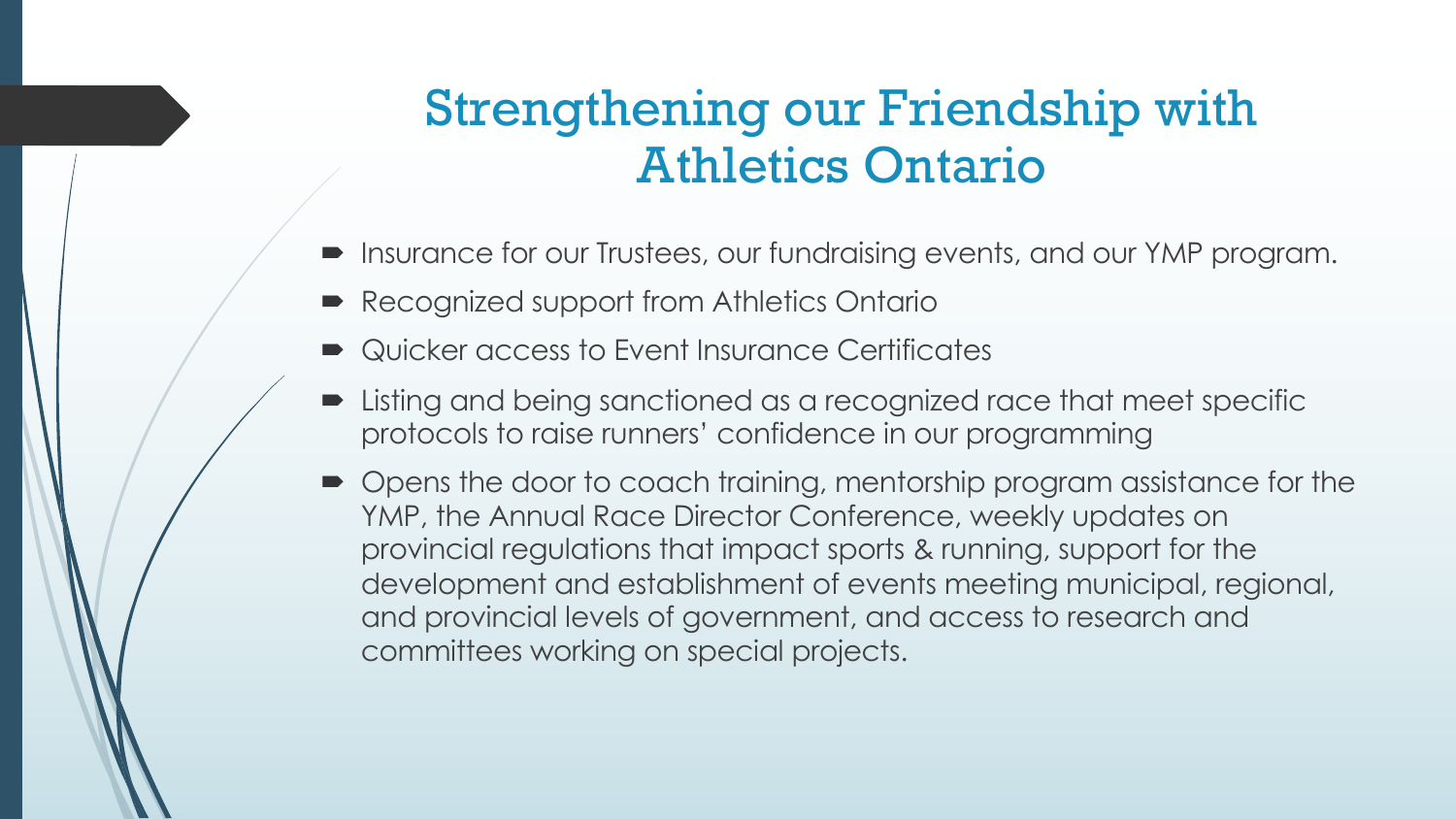#### A Moment for Growth

- Although there were many obstacles due to the pandemic, a drastic reality arose in the operation of our charity: "We need more people."
- $\blacksquare$  Introducing new Trustees did not work as hoped and expected.
- A new approach needs to be devised:
	- $\blacktriangleright$  A Call for Volunteers
	- Restructuring the charity's human resources

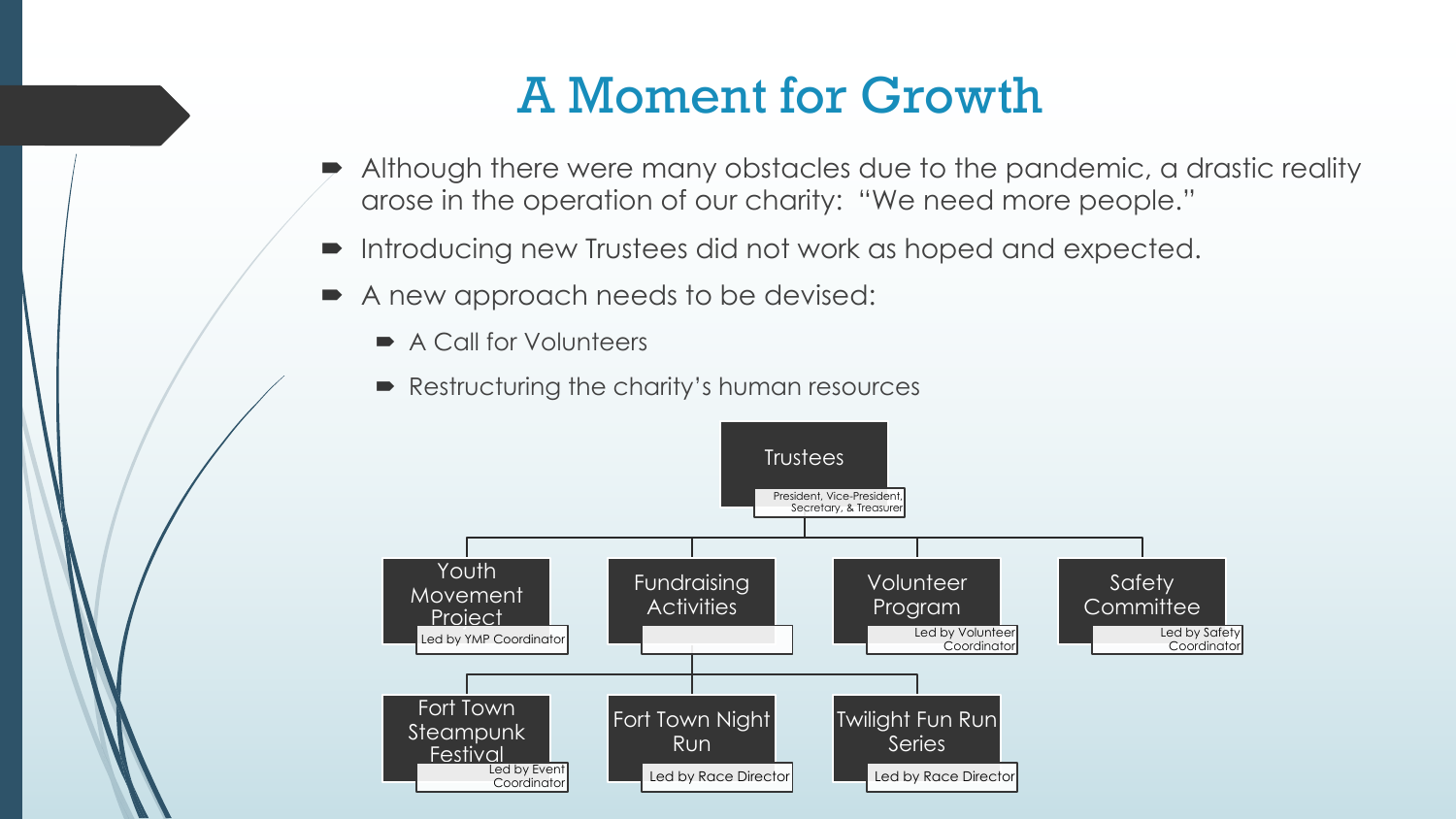## Youth Movement Project Update

- $\blacksquare$  In the next year, we hope to begin operating in the fall, beginning after the Thanksgiving weekend, at St Lawrence Academy.
- $\blacktriangleright$  A virtual program needs to be developed and operational by the fall in the event that the program cannot operated from the school setting (e.g., pandemic and provincial restrictions, weather conditions, transportation issues for youth & their families, etc.)
- We need a mascot!
- We need to continue developing and with our supporters to develop a strong mentorship program for youth.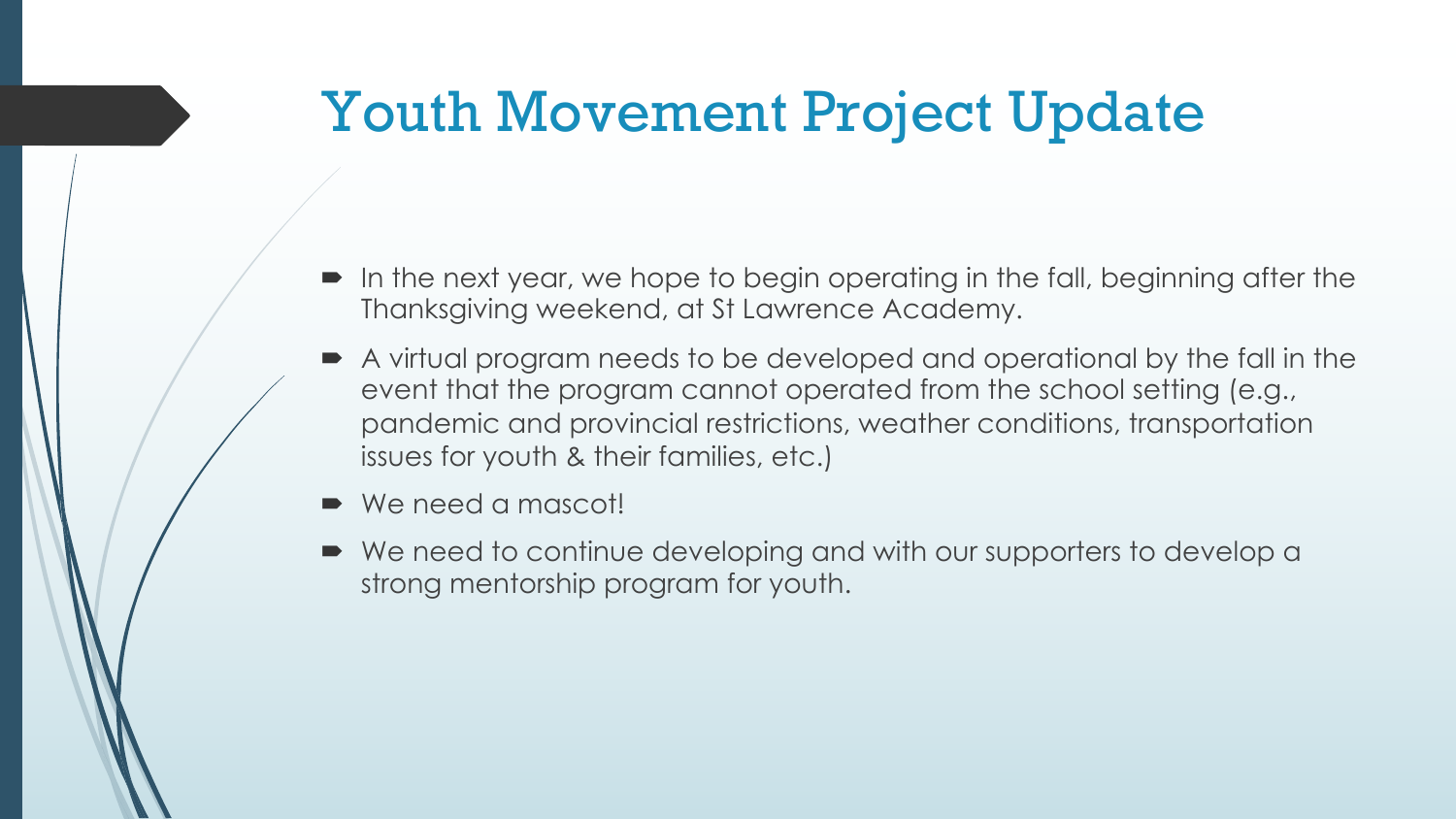|                    | Source                 | Amount (\$)<br>2020<br>(Reviewed) | Amount (\$)<br>2021 | <b>Difference</b> |
|--------------------|------------------------|-----------------------------------|---------------------|-------------------|
|                    | Insurance              | 1752.84                           | 591.20              | $-1161.64$        |
| Operating<br>Costs | Medical – SJA          | 142.41                            | $\overline{0}$      |                   |
|                    | <b>OPP</b>             | $\overline{O}$                    | $\overline{0}$      |                   |
| \$726.19           | T-shirts & Bandanas    | 3898.51                           | $\overline{O}$      |                   |
|                    | <b>Headlamps</b>       | 1613.47                           | $\overline{O}$      |                   |
|                    | Finisher medals        | 2124.11                           | $\overline{O}$      |                   |
|                    | Chip Timing            | 196.96                            | $\overline{O}$      |                   |
|                    | Parks Canada           | $\Omega$                          | $\overline{O}$      |                   |
|                    | FRED Lights and bins   | 1127.80                           | $\overline{O}$      |                   |
|                    | Signs & Flags          | 5073.15                           | $\overline{0}$      |                   |
|                    | <b>Miscellaneous</b>   | 559.09                            | 127.49              | $-431.60$         |
|                    | Advertising            | 136.47                            | $\overline{O}$      |                   |
|                    | Canada Post            | 518.23                            | $\overline{O}$      |                   |
|                    | <b>Banking</b>         |                                   | 7.50                | 7.50              |
|                    | Youth Movement Project | 1503.39                           | $\bigcirc$          |                   |

**\$726.19**

 $\blacksquare$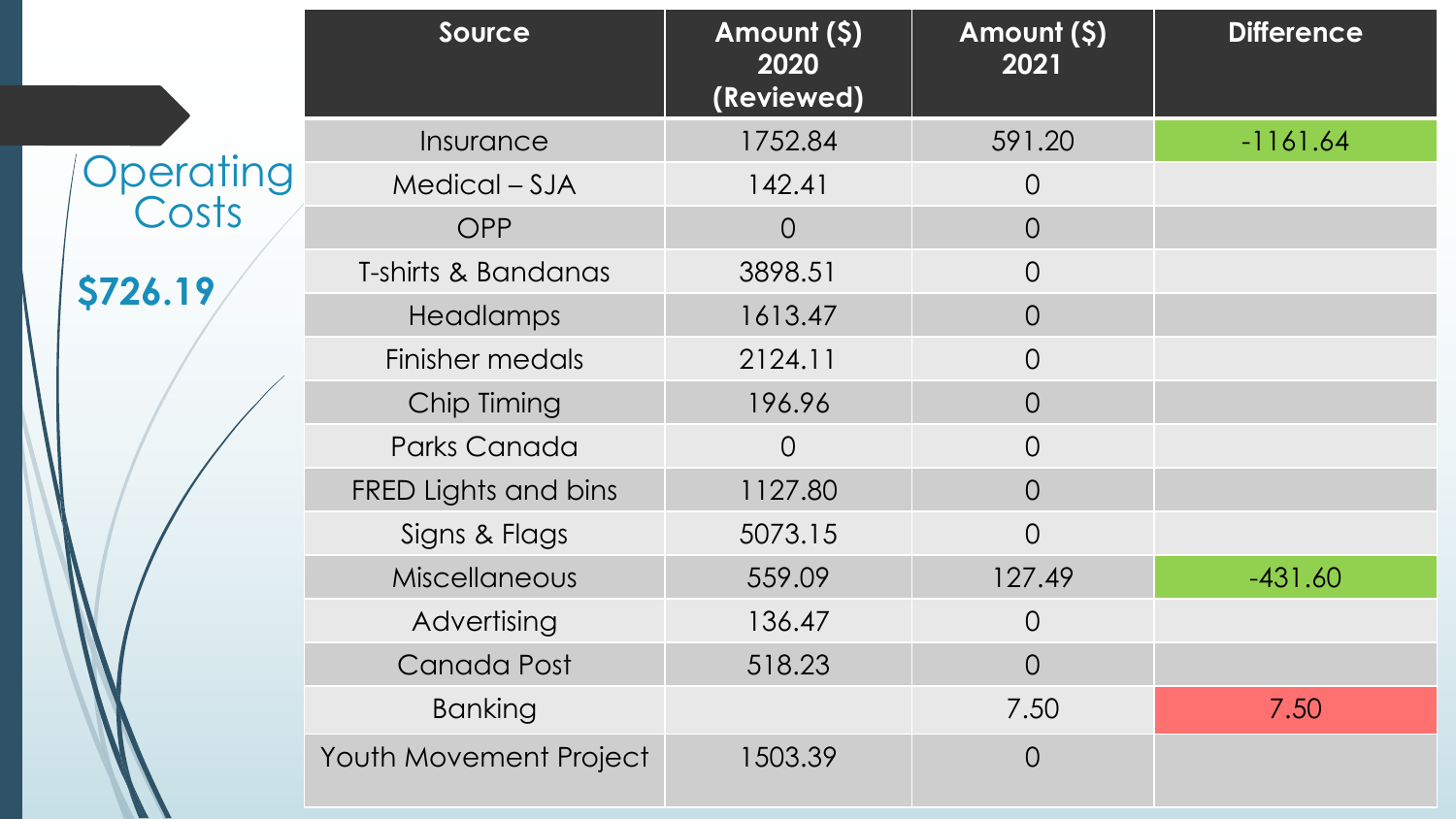### **Finances**

- $\rightarrow$  Operating Costs = \$726.19
- $\blacktriangleright$  Revenues = \$0
- $\blacksquare$  The bottom line = Current accounts = \$3950.53
- Accountants completed the Charity report for CRA? (currently in their hands, they are completing the CRA requirements)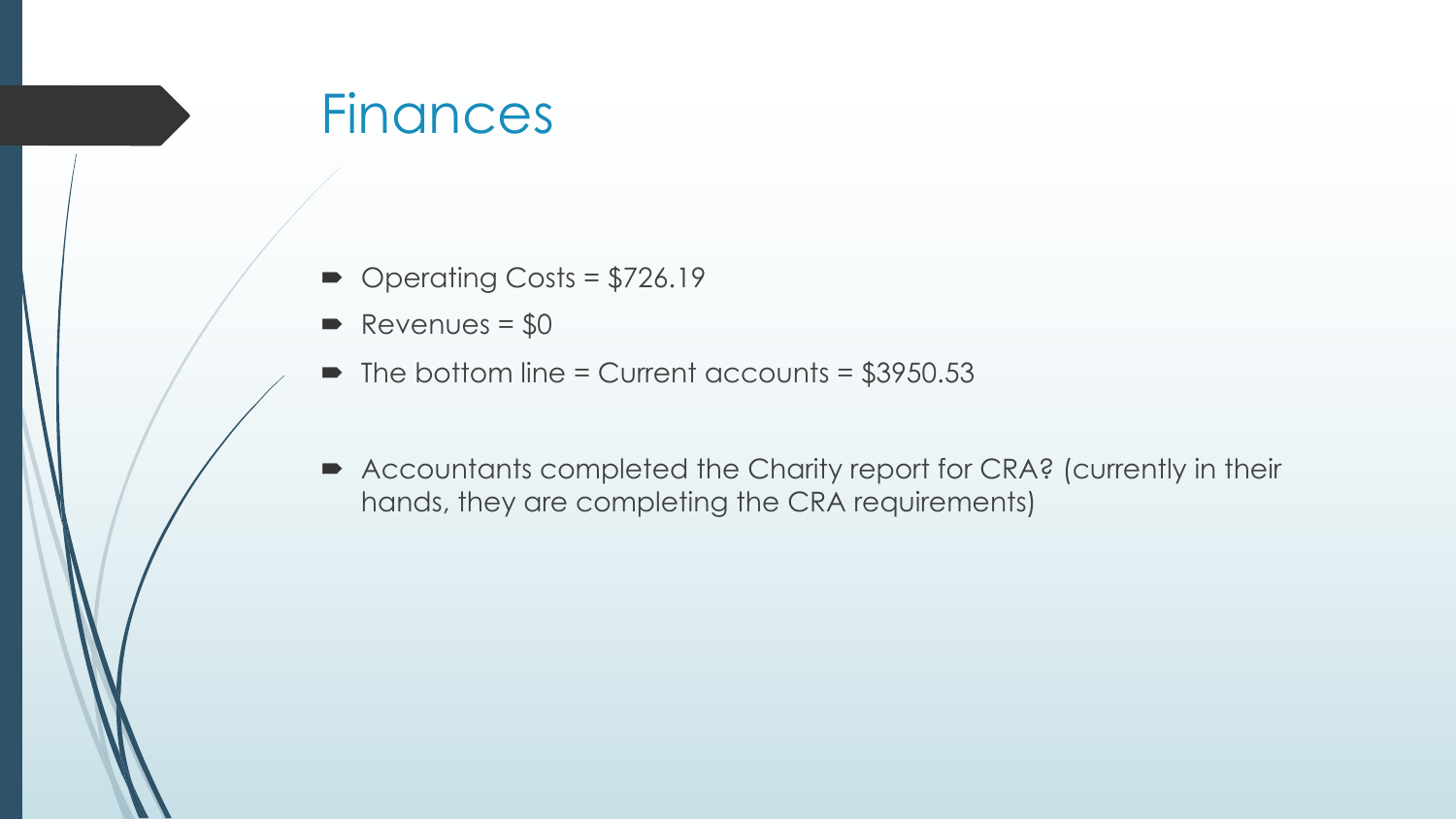## What's happening for 2021 & 2022

- $\bullet$  Our energy needs to prioritize the recruitment of **Volunteers** for our different committees
- ´ A focus on this year's goals for the **Youth Movement Project** is needed for the youth in our local communities
- ´ As the pandemic and provincial restrictions lessen, our **fundraising events** need to be ready, as they are a means for our program to be visible to our local communities.
	- Fort Town Night Run is scheduled for May 7, 2022 Steampunk Theme
	- Fort Town Steampunk Festival is scheduled for June 11, 2022 (close to the International Steampunk Day). The Ottawa Steampunk Festival is ready to help us in shaping the event and inviting other Steampunk Societies to join our event.
	- Twilight Fun Run Series might have a chance to run 1 or 2 events in the fall months.